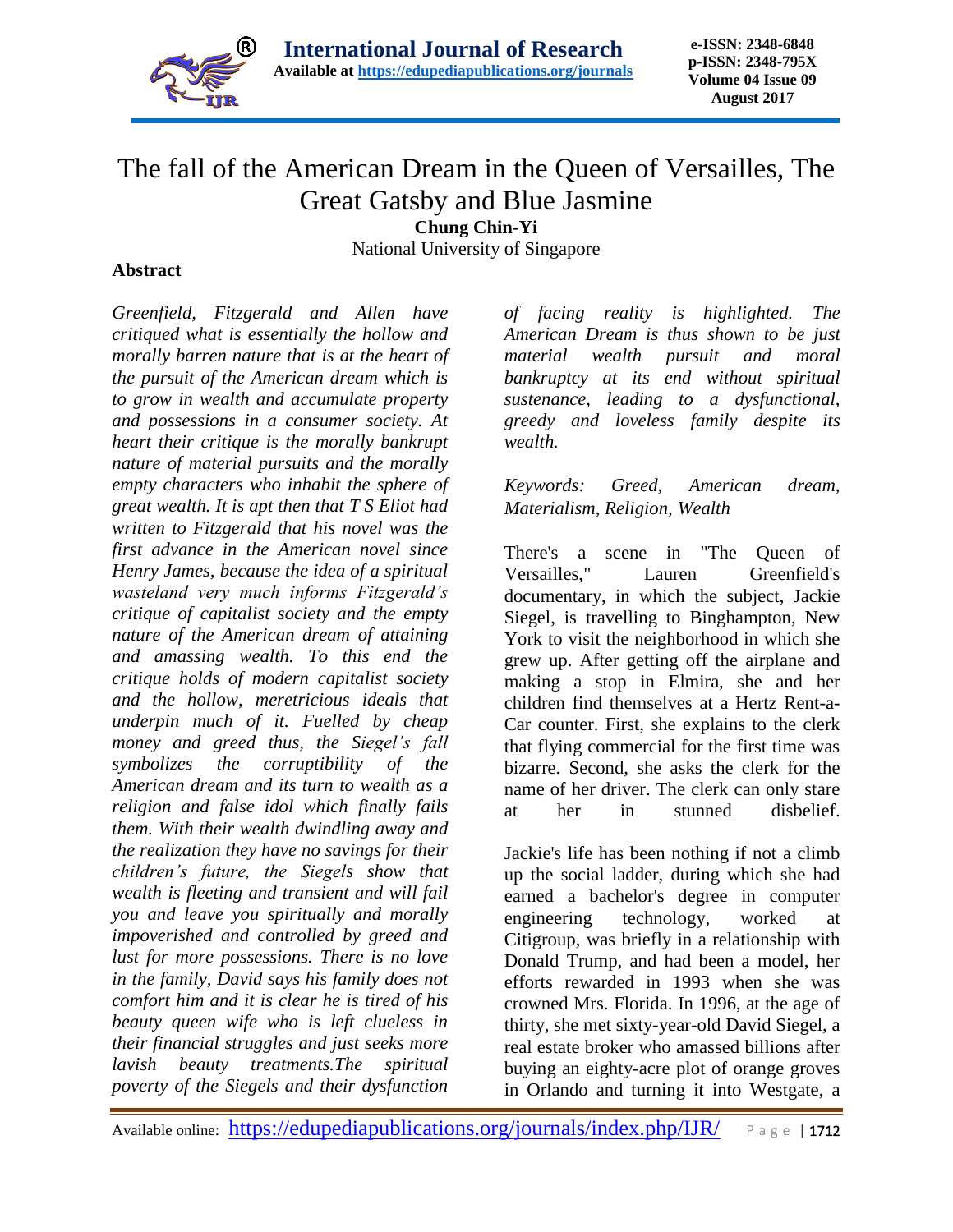

private time-share resort that, since its inception, has expanded to twenty-seven other locations, including Las Vegas. David and Jackie married in 2000, would over the next nine years have eight children (including an adopted niece), and in 2006 oversaw the start of the construction of their 90,000 square-foot Orlando dream home.

They have dubbed it Versailles, and true to its name, it's modeled after the famous French château. Standing at nearly seventy feet tall, the incomplete palace sits on ten acres of lakefront property. The house itself consumes an entire acre. When completed, it will have thirteen bedrooms, twenty-two bathrooms, nine kitchens, a bowling alley, a roller-skating rink, an arcade, an indoor swimming pool, a fitness center, a spa, and staff quarters. The kids will have an entire wing made just for them, complete with a living room, a computer center, and a movie theater. The adults will have a theater of their own, as well. Jackie takes Greenfield on a tour of the grand ballroom, which, even in its unfinished state, is a sight to behold. Two staircases sweep down on either end of the 120-foot long, sixty-foot-wide room, which has French balconies and a six-foothigh glass dome built into the ceiling.

Construction had to be halted in 2009 due to the faltering financing for Westgate, a direct result of the 2008 economic collapse. Versailles, which the banks are threatening to foreclose on, sits only 60% complete, with no interior walls, no plumbing, and no electricity. The 200 crates of Italian marble they had imported specifically for this project lies unused in the twenty-car garage. As for the Siegels, with David's company in upheaval and his personal fortune deeply affected (he suddenly found himself around \$1.2 billion in debt with no real savings), he and his family moved indefinitely into the 27,000 square- foot home intended to be a temporary residence until Versailles' completion. By most standards, that would be more than an adequate amount of space for a family of ten. For the Siegels, Jackie's extravagant shopping has left the house in a state of clutter.

It appears the filmmakers wanted to document the rise of this monstrosity of a house and display the lifestyle of the obscenely rich. Even better, these rich people liked to flaunt in front of the camera, not enjoy their splendor in private ala Bill Gates. David Siegel proudly claims he is individually responsible for George W. Bush winning the state of Florida and therefore the presidency; however, he chuckles that what he did was not exactly legal. Oh yes, schadenfreude. David called himself the 'King of Time Shares'. He built 28 resorts and an enormous building on the Vegas strip, parceled them up, and sold them 52 different times to vacationers. Then, in what must have exceeded all of the filmmakers' expectations, the recession hit and everybody in the country stopped buying time shares.

The Siegels were billionaires and yet, they had no savings. They paid cash for the Versailles house and only later put a mortgage on it because that meant millions more in ready, liquid money. They put nothing away for college funds for their kids. In fact, Jackie stares at the camera exclaiming her children might actually have to go to college now. The Siegels can no longer keep up with the Versailles mortgage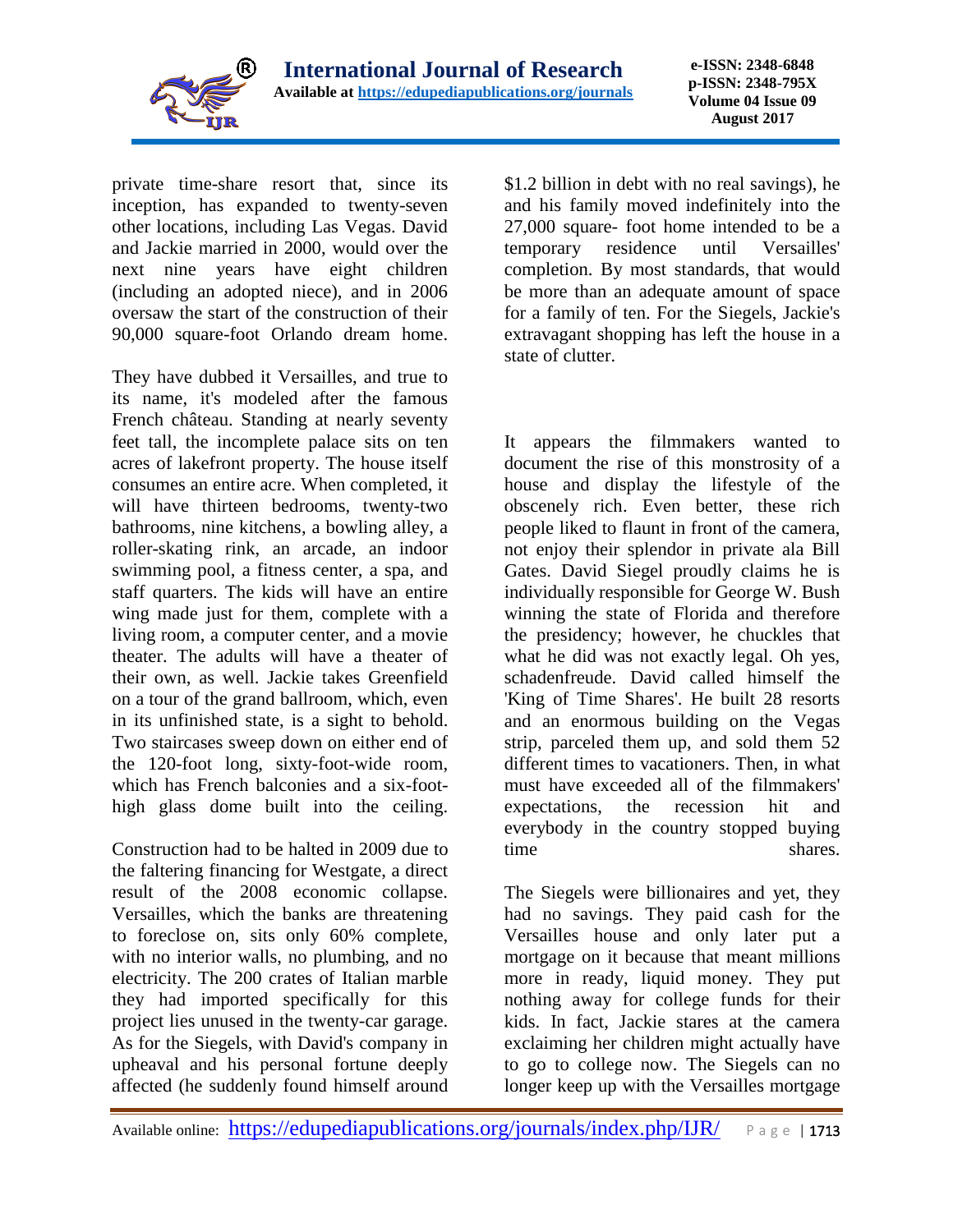

payments and put it up for sale unfinished for \$75 million. The housing market just crashed, tens of thousands of families are entering foreclosure, including Jackie's best friend, and the Siegels are trying to move a \$75 million dollar mistake. The realtors may not be quite up to the task of marketing the house since one of the agents exclaims how unique Versailles is.

Nobody is buying time shares, therefore, there is no money coming in to the company, and David lays off 7,000 employees. He also fires 19 household servants. Dogs run around crapping all over the house and nobody picks it up. A lizard dies of lack of food and water, a fish floats at the top of its filthy tank, and one of the kids exclaims, "I didn't know we even had a lizard." Don't worry, Jackie still compulsively shops to add to the ridiculous piles of 'stuff' that the kids do not even know they have. She also maintains her plastic surgery regimen. Jackie's chest has enjoyed being a third character in this whole mess.

"The Queen of Versailles" is nothing if not a cautionary tale of wretched excess, fueled by the relentless yet hollow pursuit of the American Dream. We now live in a time when the country's population has been categorized into one of two percentiles; here is a profile of two proud one-percenters, one of whom defines herself by living beyond her means. We see her buying shopping carts full of board games from Wal- Mart and turning them into Christmas gifts. We see that she still has a limo driver, who in one scene takes her to McDonald's, and maids from the Philippines, one of whom lives rather comfortably in the children's former playpen and laments about the family

she never gets to visit. We see one of Jackie's dead pet dogs on display in a glass case, having been worked on by a taxidermist. We see entitlement and irresponsibility in her niece, whose excuse for letting her pet lizard die was not being driven to a pet store.Fuelled by cheap money and greed thus, the Siegel's fall symbolizes the corruptibility of the American dream and its turn to wealth as a religion and false idol which finally fails them.With their wealth dwindling away and the realization they have no savings for their children's future, the Siegels show that wealth is fleeting and transient and will fail you and leave you spiritually and morally impoverished and controlled by greed and lust for more possessions. There is no love in the family, David says his family does not comfort him and it is clear he is tired of his beauty queen wife who is left clueless in their financial struggles and just seeks more lavish beauty treatments.The spiritual poverty of the Siegels and their dysfunction of facing reality is highlighted. The American Dream is thus shown to be just material wealth pursuit and moral bankruptcy at its end without spiritual sustenance, leading to a dysfunctional, greedy and loveless family despite its wealth.

Much has been written about the corruptibility of Gatsby's dreams in pursuit of a vulgar and meretricious beauty. I would like to suggest however, that the failure of Gatsby's dream, aside from being a shattering of the myth of the American dream is also about the incommensurability of the ideal with the real.Indeed, Gatsby's dreams arise from a Platonic conception of himself, it is essentially a transcendental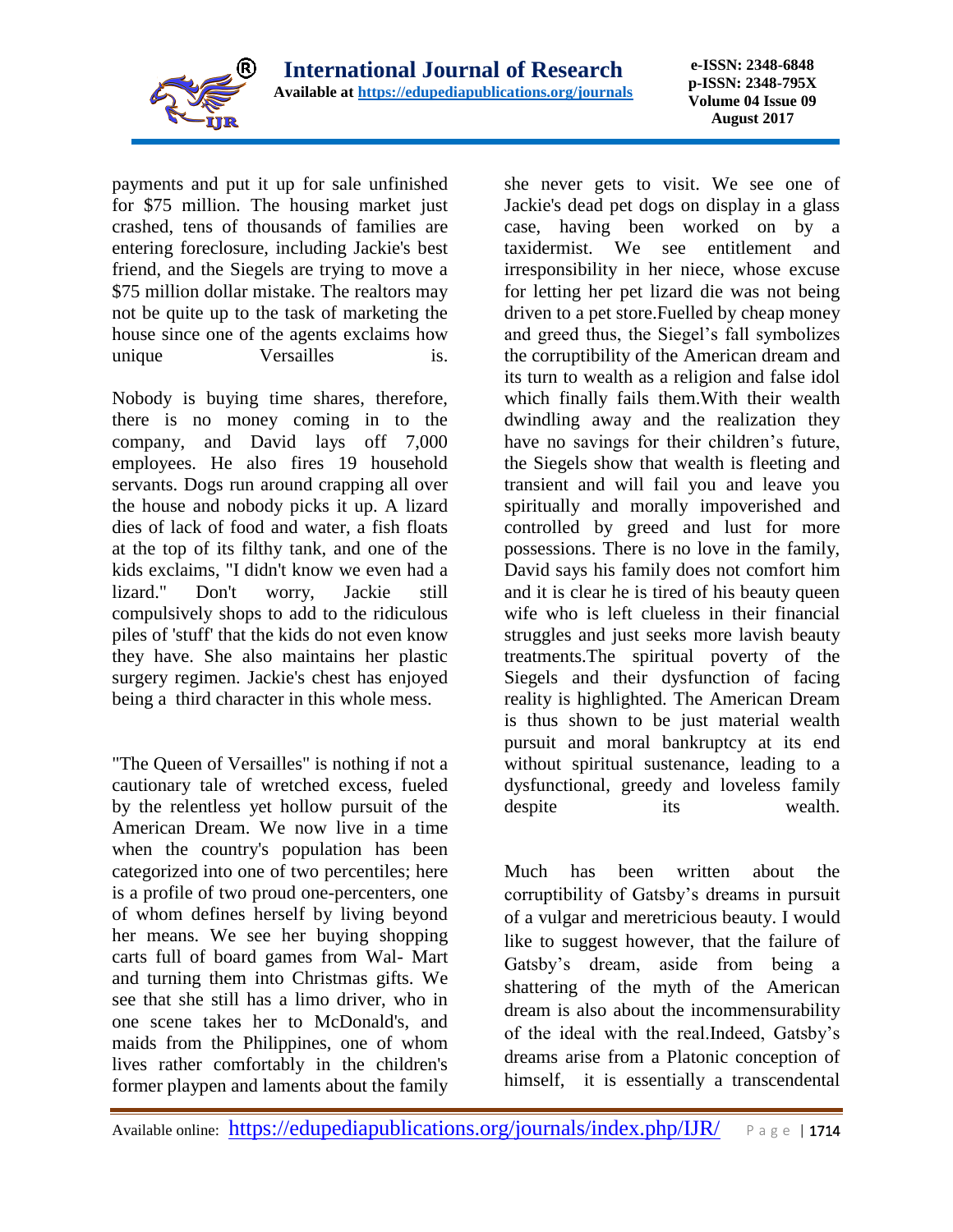

ideal of wealth as material fulfilment of himself that he pursues,Gatsby views himself as the Platonic opposite of Daisy and in order to fulfil this dream of being Daisy's ideal lover essentially Gatsby reinvents himself as a fabulously wealthy person to match Daisy's social status. That Gatsby seeks to realize a Platonic conception of himself in service of something as vulgar and meretricious as wealth and material success is where his dreams fall short as the ideal is incommensurable with the real and no amount of vast wealth will ever buy him the happiness he seeks as it is a meretricious beauty he serves and thus a hollow and empty success that he realizes as Daisy while wealthy is also immensely shallow and hollow as a person herself, her loyalties remain to a life of old money and comfortable privilege rather than any magnificent romance with Gatsby as the depth of Gatsby's transcendental love for her far exceed the limits of her hollow, shallow and superficial self interest and her carelessness.

The fundamentally material nature of Gatsby's pursuit of Daisy is seen in his comment when he says "Her voice if full of money"(Fitzgerald 1926:120) Indeed it is the allure of wealth as a resplendent beauty Gatsby seeks as if wealth itself were able to confer the Platonic ideal upon himself. Fitzgerald's comment, however, is that wealth is meretricious beauty, it is a hollow ideal and superficial without any moral depth to it. It is indeed the amoral nature of wealth that Fitzgerald seems to condemn. When Nick Buchanan tells Gatsby that he is

worth the whole bunch of the wealthy Buchanans and Jordan Baker put together it is an expression of the admiration of the idealism of Gatsby and his transcendental Platonic pursuits that separate him from the hollow cynicism and amorality of the Buchanans. Indeed Nick first gestures to this view when he expressed distaste towards Daisy's insincerity when she had boasted about knowing and seeing everything and hence becoming sophisticated and worldly. While the Buchanans are wealthy, they are also shallow and careless, using their wealth to exploit and then abandon people for their own selfish ends, as we see with Tom's affair with Myrtle Wilson. Daisy is temporarily drawn to Gatsby for his fabulous wealth but as soon as she discovers its origins in the underworld she is quick to withdraw into herself and abandon Gatsby for her shallow relationship with Tom in which she puts up with his affairs and philandering in order to preserve her superficial life of privilege and comfort.

The tragedy of Gatsby is that he invests his Platonic ideals and pursuits in something as superficial as wealth and material gain which is exposed to be ultimately an illusion. All the wealth in the world is not sufficient to draw the shallow Daisy away from her comfortable world of old money, inherited wealth and privilege. Gatsby's new money and the origins of his new money in the underworld have Daisy quick to abandon Gatsby and whatever novelty their newfound romance had been.Indeed the amoral nature of the wealthy is seen in Fitgerald's referencing of the eyes of T J Eckleberg overlooking the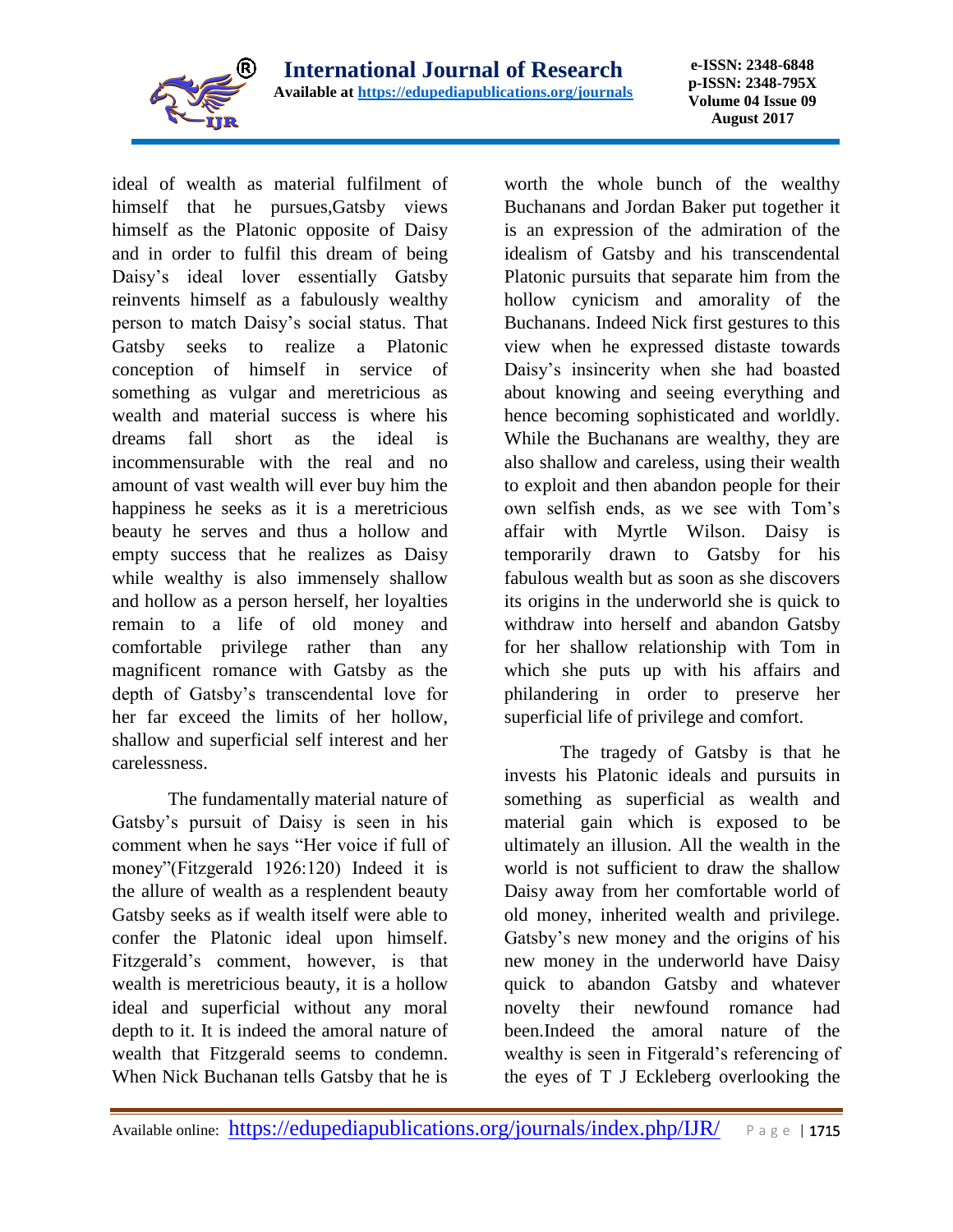

valley of ashes as an indictment of American society as a spiritual wasteland. Money has no moral ground, this is seen in the corrupt means by which Gatsby amasses his wealth through "gonnegsions" with Meyer Wolfsheim and bootlegging and bucket shops and the utter lack of morals Nick Buchanan has in utilizing his status of being wealthy to have an endless string of affairs and adultery outside his marriage. Indeed it is the carelessness of the wealthy that Nick Buchanan is critical of. Jordan Baker, Tom and Daisy Buchanan are described as careless drivers. Their wealth is the source of their contemptuous and condescending attitude toward the people around them, indeed being wealthy is the access to a 'secret club' to which Daisy and Tom belonged, leading them to trample on those not as privileged and themselves and dispense and dispose of them when they had outlived their usefulness to their hollow self interests. This is seen in their destruction of Gatsby and Myrtle Wilson. The car is a metaphor for the use of wealth to oppress those poorer than them in the description of Tom, Daisy and Jordan as careless drivers. The car is essentially an instrument and status symbol, and is used as an instrument to subordinate and destroy others as they smash people up carelessly with their careless driving. It is a metaphor for the way in which Tom, Daisy and Jordan, from the domain of old money, utilize their wealth as a weapon towards those around them whom they destroy with their careless driving.

Gatsby is described as son of God, and it is the misguidedness in which he makes wealth his religion that Fitzgerald condemns, wealth has no moral depth or allegiance or soul to it, as we see in Daisy's eventual abandonment of Gatsby and Tom's shabby treatment of Myrtle Wilson and Gatsby.A film which made in recent years which has some parallels with *The Great Gatsby* is Woody Allen's film *Blue Jasmine*. Jasmine, the protagonist of the film, experiences a series of nervous breakdowns after she loses her wealth when it is exposed that her fabulously wealthy husband had amassed his wealth through corrupt means and illicit businesses and transactions. She discovers that all her wealthy friends are quick to abandon her and snub her when she works as a shoe shop assistant at Park Avenue. She almost ensnares another wealthy man, a diplomat, who is quick to abandon her as soon as he discovers the truth about her past. Her son is one of those who abandon her as well as he discloses that he holds a grudge against her for bringing her husband down when he threatened her with divorce for a new and younger woman, just one in a string of mistresses he has had outside their marriage which Jasmine had to turn a blind eye to. The corrupting effect that wealth has on its owners is thus seen in *Gatsby* and *Blue Jasmine.*

The essential hollowness of the American dream of amassing wealth and being materially successful is thus exposed in *Gatsby* and *Blue Jasmine*. Indeed what Fitzgerald and Allen have to comment on the nature of this dream is that pursuing wealth as a religion is essentially morally groundless and superficial, as Jasmine discovers through the superficial nature of her friends who abandon her, including her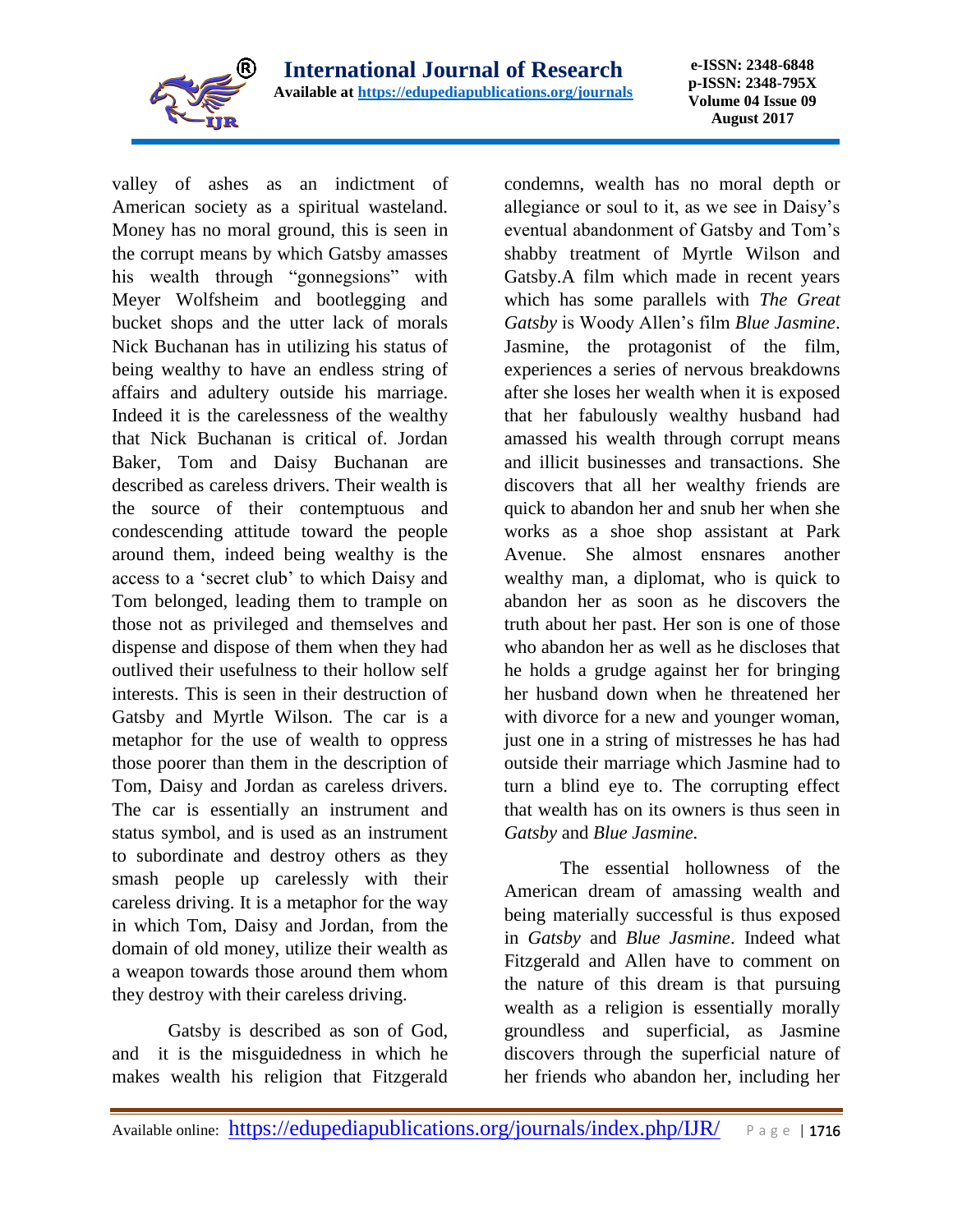

son, when her money evaporates and Daisy's quick abandonment of Gatsby when she discovers the illicit nature of his wealth shows. social status that wealth bestows is ultimately exposed to be transient as riches may not last with a turn of events as we see with Jasmine's husbands downfall with the FBI and Gatsby's trouble with one of his bucket shops towards the end of his life shows. Superficial friends abound when one is wealthy and successful but as we see with Gatsby's desolate funeral only attended by Nick and his father wealth can buy you friends only as long as you are successful and all the splendid parties that Gatsby threw were just hedonistic shows to which superficial pleasure seekers thronged without owing him any sense of loyalty and allegiance when he runs into trouble or at the point of his death.

I have earlier brought up the incommensurability of the ideal with the real. Indeed the colossal vitality with which Gatsby had invested his dream, described as something which went far beyond Daisy and anything materially attainable is his tragedy as something as fallen and meretricious as Daisy will inevitably be inadequate to the vast expectations of his ideal and dream.Daisy's shallow mind can only appreciate wealth and Gatsby's new money and splendid mansion and shirts as long as Gatsby sustains the illusion that he is truly self made and legitimate but as soon as Daisy discovers that his wealth is derived from shady underworld "gonnegsions" she is quick to retreat to the safe world of Tom Buchanan and the realm of old money and inherited wealth. Indeed the very idea of

attaining Daisy is something that would have eluded Gatsby and remained eternally out of his reach had he pursued a legitimate career rather than one that involved crime because there would be no possibility he could have amassed such sheer wealth so rapidly.Daisy, the golden girl, the princess in the castle thus remains out of his reach by virtue of their social disparity and origin from different classes in society. Fitzgerald's novel is an indictment of the inequality that capitalism creates and the way it allows morally bankrupt people like the Buchanans to go around smashing and destroying people's lives simply because they belong to the domain of old money and inherited wealth. Indeed Fitzgerald's novel is an indictment of the moral vacuum that lies at the heart of the very wealthy and the careless way in which they dispose people around them and possessions.

In conclusion, Greenfield, Fitzgerald and Allen have critiqued what is essentially the hollow and morally barren nature that is at the heart of the pursuit of the American dream which is to grow in wealth and accumulate property and possessions in a consumer society. At heart their critique is the morally bankrupt nature of material pursuits and the morally empty characters who inhabit the sphere of great wealth. It is apt then that T S Eliot had written to Fitzgerald that his novel was the first advance in the American novel since Henry James, because the idea of a spiritual wasteland very much informs Fitzgerald's critique of capitalist society and the empty nature of the American dream of attaining and amassing wealth. To this end the